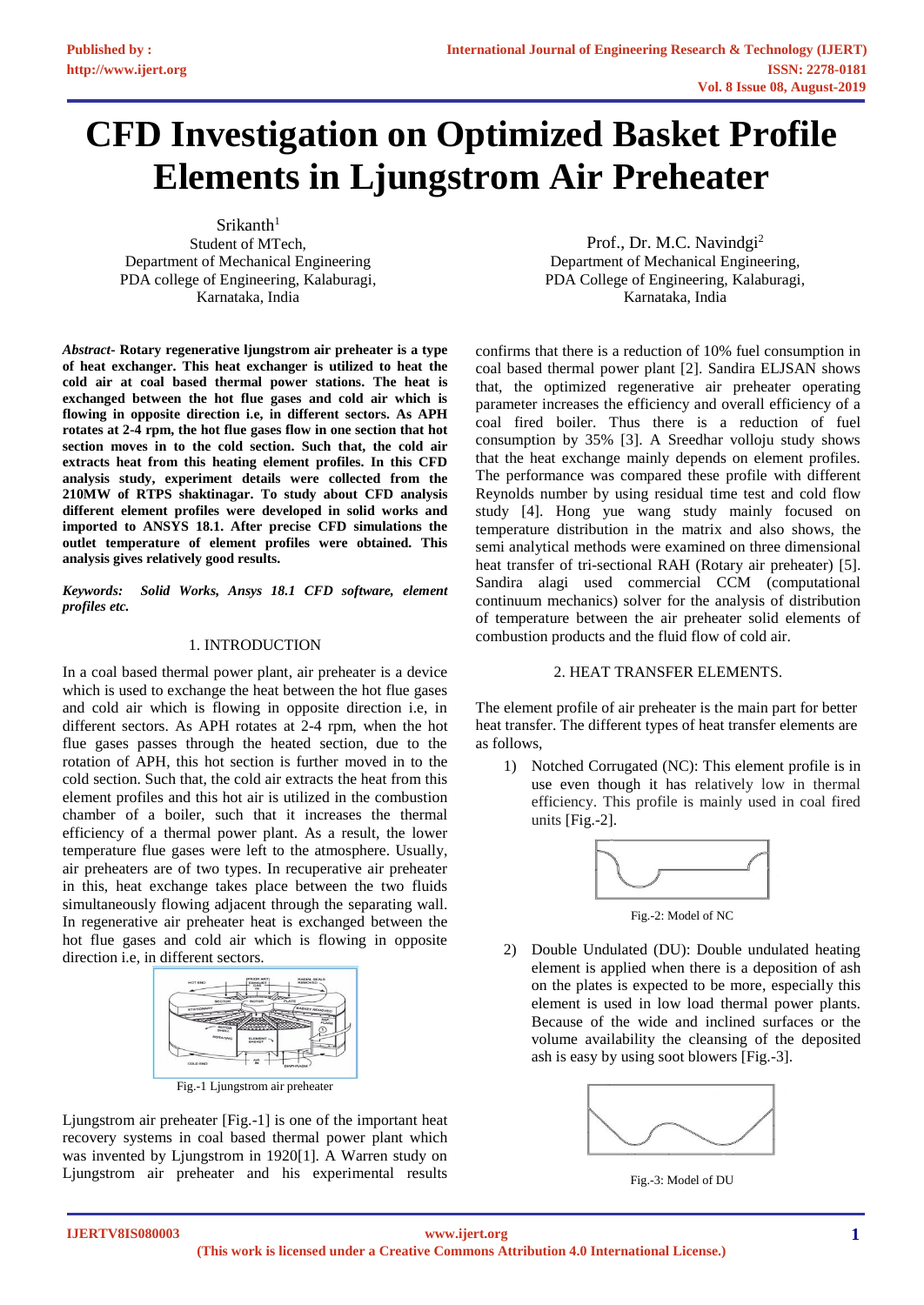3) Advanced Clear Element (ACE): This has the highest rate of heat transfer and better thermal performance when compared to that of the other heating elemental profile. There is a decrease in the flue outlet and increase in the cold outlet temperature [Fig.-4].



Fig.-4: Model of ACE

4) Notched Flat (NF): This profile has lower thermal efficiency but it is used in many coal fired units because of its wide open design which is suitable for better cleansing or maintenance of air preheater [Fig.-5].



Fig.-5: Model of NF

5) Corrugated Undulated (CU): This corrugated undulated profiles is used in natural gas fired units in which these heating profiles is suitable for producing low density flue gasses from natural gas fired units [Fig.-6]



Fig.-6: Model of CU

### 3. EXPERIMENT MEASUREMENTS

The five types of profiles have been tested. These profiles are namely as follows,

- (1) Notched Corrugated (NC) profile
- (2) Double undulated (DU) profile
- (3) Advanced Clear Element (ACE) profile
- (4) Notched Flat (NF) profile
- (5) Corrugated Undulated (CU) profile

Generally these elements are made-up of corten steel. Corten steel has more erosion resistance, more corrosion resistance and high thermal conductivity.

Experimental data were collected from RTPS (Raichur thermal power station) of KPCL.

Specifications of a unit and Ljungstrom air preheater are as under;

Plant specification:

- Capacity 180 MW Unit
- Turbine 3000 rpm

Frequency  $-49.5-50$  Hz

- Power factor 0.7-0.8
- Ambient temperature  $35^{0}C$

Specification of Rotary air preheater:

- Type Ljungstrom air preheater
- Rotor rotation 2 rpm
- Rotor diameter  $-5.86$  m
- Heating plate height- 1200 mm
- Heating plate thickness  $-0.6$  mm
- Plate material Corten steel

|  |  | Table -1: Average Values of Readings |
|--|--|--------------------------------------|
|  |  |                                      |

| <b>Medium</b> | Inlet temp. | <b>Inlet Pressure</b> | Outlet temp. | Outlet    |
|---------------|-------------|-----------------------|--------------|-----------|
|               |             |                       |              | pressure  |
| Air           | 315.56K     | 2.0548<br>KPa         | 561.75K      | 1.736 KPa |
| Flue gas      | 584.75 K    | $-0.5435$             | 486.68 K     | $-1.5447$ |
|               |             | KPa                   |              | KPa       |

Table -2: Properties of Flue Gas

| Sr. No. | <b>Property</b>                   | <b>Value</b>      |
|---------|-----------------------------------|-------------------|
|         | Density                           | $0.624$ Kg/ m3    |
|         | Specific heat (constant pressure) | 1.1797 Kj / Kg.K  |
| 3.      | Thermal conductivity              | $0.04066$ W / m.K |
| 4.      | Viscosity                         | $0.025$ Pa.s      |
| 5.      | Enthalpy                          | 280.35 Kj / Kg    |
| 6.      | Molar mass                        | $27.2323$ g / mol |

During experiment, sufficient number of readings was taken both at inlet and outlet of the APH. The average values of all the measurements were obtained and presented in Table-1. The thermal power plant is using Lignite coal as a fuel and the property of the flue gas is present in Table-2.

### 3. CFD ANALYSIS

The geometry design and modeling of element profile were done in solid works software and imported to ANSYS 18.1 for CFD analysis. On the basis of literature review optimized model of elements had been taken for analysis and application of k-ε turbulence method on the elements. The main aim of the analysis is to find out the outlet temperature of both the air and flue gases on the optimized elements with respect to that of the corresponding boundary conditions [Table-3].

Table-3: BOUNDARY CONDITIONS

| <b>Medium</b> | Inlet temp. | Inlet     | Outlet temp. | Outlet    |
|---------------|-------------|-----------|--------------|-----------|
|               |             | Pressure  |              | pressure  |
| Air           | 315.56K     | 2.0548    |              | 1.736 KPa |
|               |             | KPa       |              |           |
| Flue gas      | 584.75 K    | $-0.5435$ |              | $-1.5447$ |
|               |             | KPa       |              | KPa       |

### 4. RESULTS AND DISCUSSIONS

A both experimental and analytical result shows that there is a decrease in the flue gas outlet temperature [Chart.-1] and increase in the air temperature [Chart.-2] which is shown as below. As far as result concerned the flue outlet model 1 and model 3 are slightly less but when compared to these two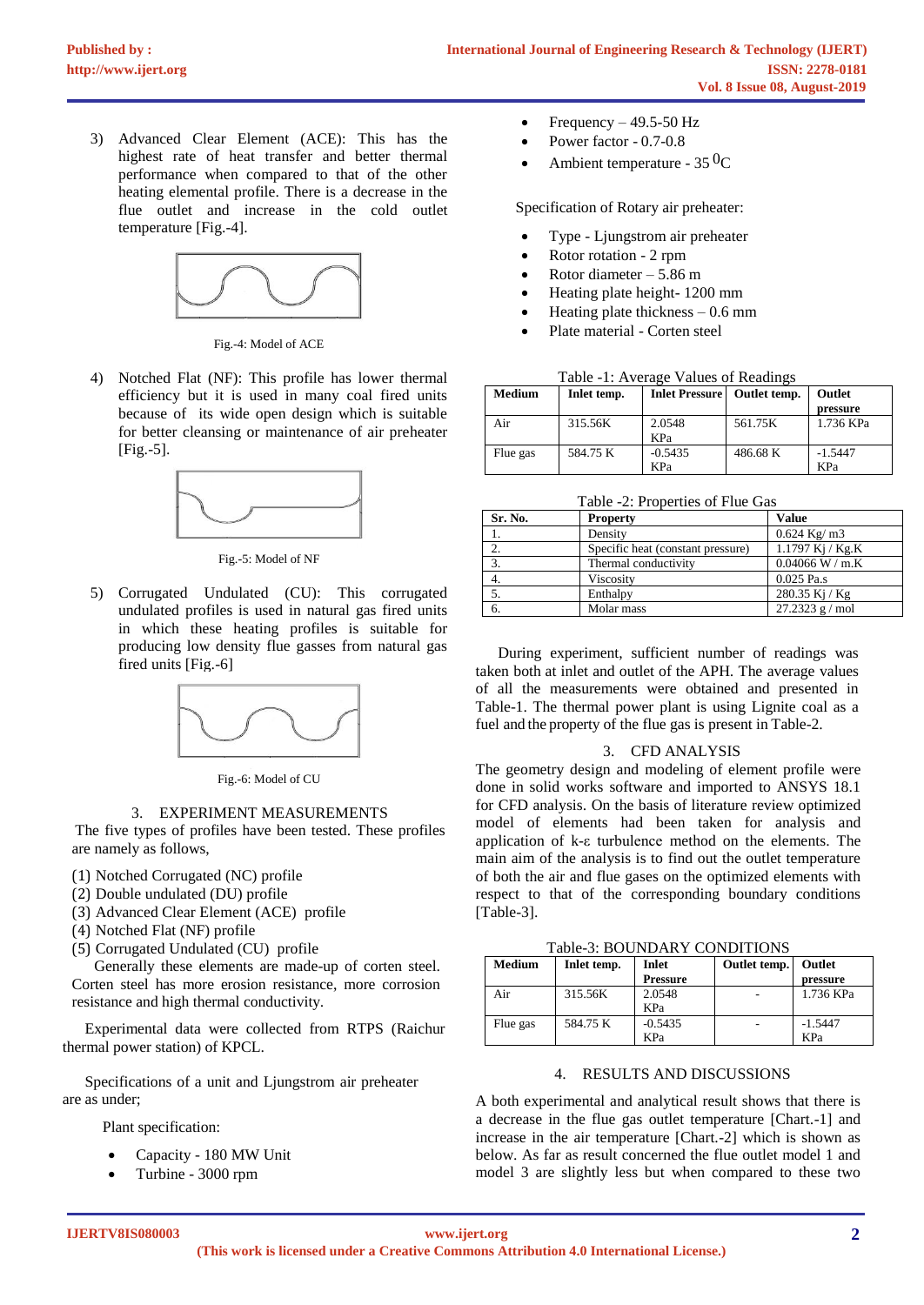profiles the air outlet temperature of model 3 is more than the model 1. Thus model 3 shows more heat transfer and it shows a good agreement.







Chart.-2: Cold outlet







Fig-8: Temp. Contour for DU



Fig-11: Temp. Contour for CU



In this research work, CFD investigation and experimental study were carried to optimize the heating elemental profile of air preheater.

- **1)** Heat transfer mainly depends on the element profile
- **2)** Advanced Clear Element (ACE) shows the highest heat transfer compared to the other heating profiles such that here is an increase in the cold air outlet temperature which is used in the boiler for combustion and also there is a decrease in the flue outlet temperature.

In future, this study can also be done by using different materials and for problems involving heat transfer of elemental profiles.